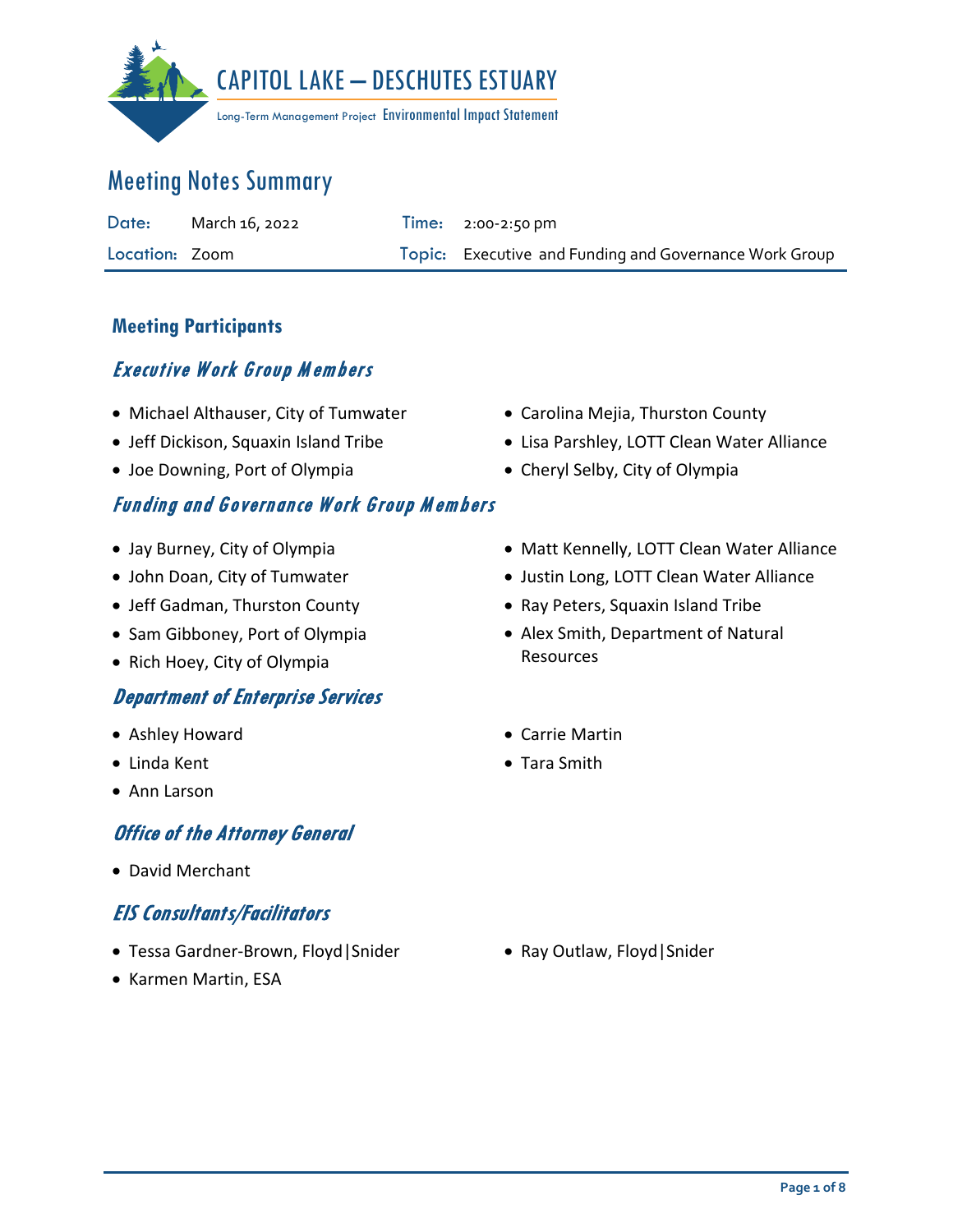| Date:          | March 16, 2022 | $Time: 2:00-2:50 p.m.$                                 |
|----------------|----------------|--------------------------------------------------------|
| Location: Zoom |                | Topic: Executive and Funding and Governance Work Group |

#### **Observers**

- Michael Bezanson
- Abby Barnes
- Dick Binns
- R. Boone
- Joel Carlson
- Jack De Meyer
- Steve Finney
- Susan Hayman
- Karen Janowitz
- A.T. Miller
- Rick Panowicz
- Sue Patnude

#### **Meeting Notes Summary**

### Welcome and Introductions

- Steve Shanewise
- Tom Skillings
- Dan Smith
- Lawrence Sullivan
- Kristen Swenddal
- Ann Van Sweringen
- Ben Watson
- Nancy Zabel
- Dave [last name unknown]
- Drew [last name unknown]
- Robert [last name unknown]

Tara Smith, Enterprise Services Director, welcomed the attendees. She thanked the group for their participation and shared her excitement to participate in the meeting.

Carrie Martin, Enterprise Services Project Manager, welcomed two new members of the Executive Work Group, Councilmember Michael Althauser, City of Tumwater, and Commissioner Joe Downing, Port of Olympia. She also welcomed Commissioner Carolina Mejia, Thurston County, who joined the meeting in Commissioner Tye Menser's absence.

She then reviewed the meeting agenda, discussed the public comment process during the meeting, and reminded attendees the meeting was being recorded and would be posted on the [project website.](https://www.youtube.com/watch?v=AEXxhtexT8k)

## Final EIS – Top 8 Focus Areas

Tessa Gardner-Brown explained that between November and January, the Environmental Impact Statement (EIS) Project Team completed review and characterization of every comment on the Draft EIS, including more than 850 submissions and more than 2,000 unique comments. The EIS Project Team will be working over the coming months to update the technical analyses as needed in response to comments received on the Draft EIS.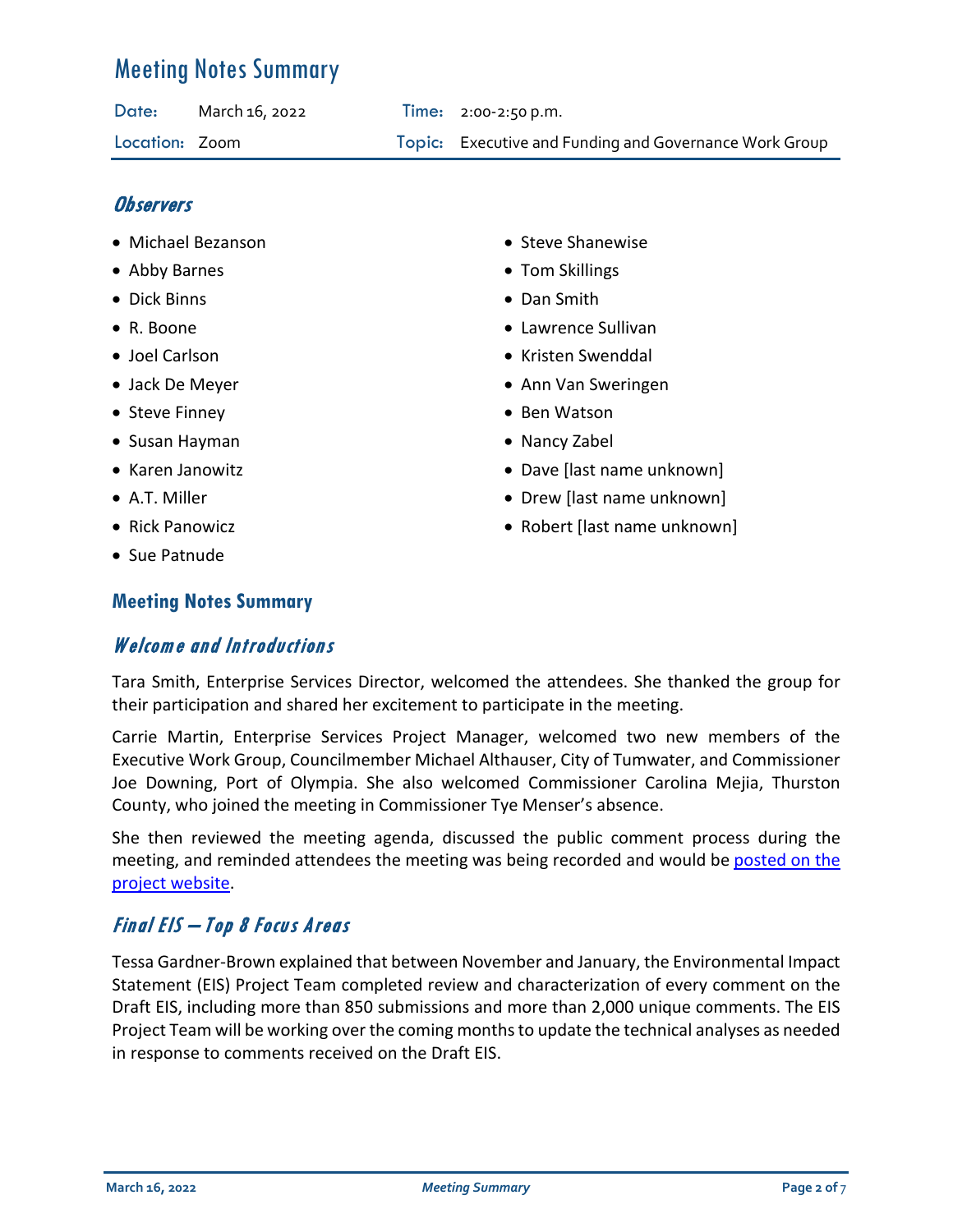| Date:          | March 16, 2022 | $Time: 2:00-2:50 p.m.$                                 |
|----------------|----------------|--------------------------------------------------------|
| Location: Zoom |                | Topic: Executive and Funding and Governance Work Group |

Tessa described the primary focus areas of this work resulting from comments on the Draft EIS, as summarized below. She noted this is a summary of primary focus areas and is subject to change as work advances.

- 1. **Water Quality:** evaluate alternatives against water quality standards/total maximum daily load (TMDL) allocations in coordination with Department of Ecology
- 2. **5th Avenue Bridge:** evaluate options and costs to avoid long-term closure
- 3. **Cost:** estimate in-water disposal of dredged material for all alternatives, including the Managed Lake Alternative
- 4. **Fish & Wildlife:** in coordination with Department of Fish and Wildlife, review any additional, relevant studies related to bat impacts and consider potential mitigation measures; review fish-related studies (salmonids) submitted by stakeholders and update analysis as appropriate
- 5. **Navigation:** describe potential impacts if funding lapses for maintenance dredging
- 6. **Cultural Resources:** incorporate determinations of eligibility from the Department of Archaeology and Historic Preservation and supplement tribal history
- 7. **Draft EIS Comments:** respond to ~2,000 unique comments from the Draft EIS comment period
- 8. **Agency Coordination:** continue engagement to confirm a range of assumptions included in the Draft EIS

## Final EIS – Primary Agency Coordination

Tessa described anticipated agency coordination efforts going forward, noting the list is a summary and does not include all anticipated coordination efforts.

- U.S. Army Corps of Engineers and Port of Olympia
	- o Timing of remedial actions in Budd Inlet
	- o Existing and future dredging assumptions
	- o Alternative design, relative to future review under Section 408 (USACE only)
- City of Olympia
	- $\circ$  5<sup>th</sup> Avenue Bridge
- Department of Ecology
	- o TMDL allocations
	- o Remedial actions in Budd Inlet
- Department of Fish and Wildlife
	- o Potential impacts to bats
	- o Salmonid use of the study area
	- o Distribution of New Zealand mudsnail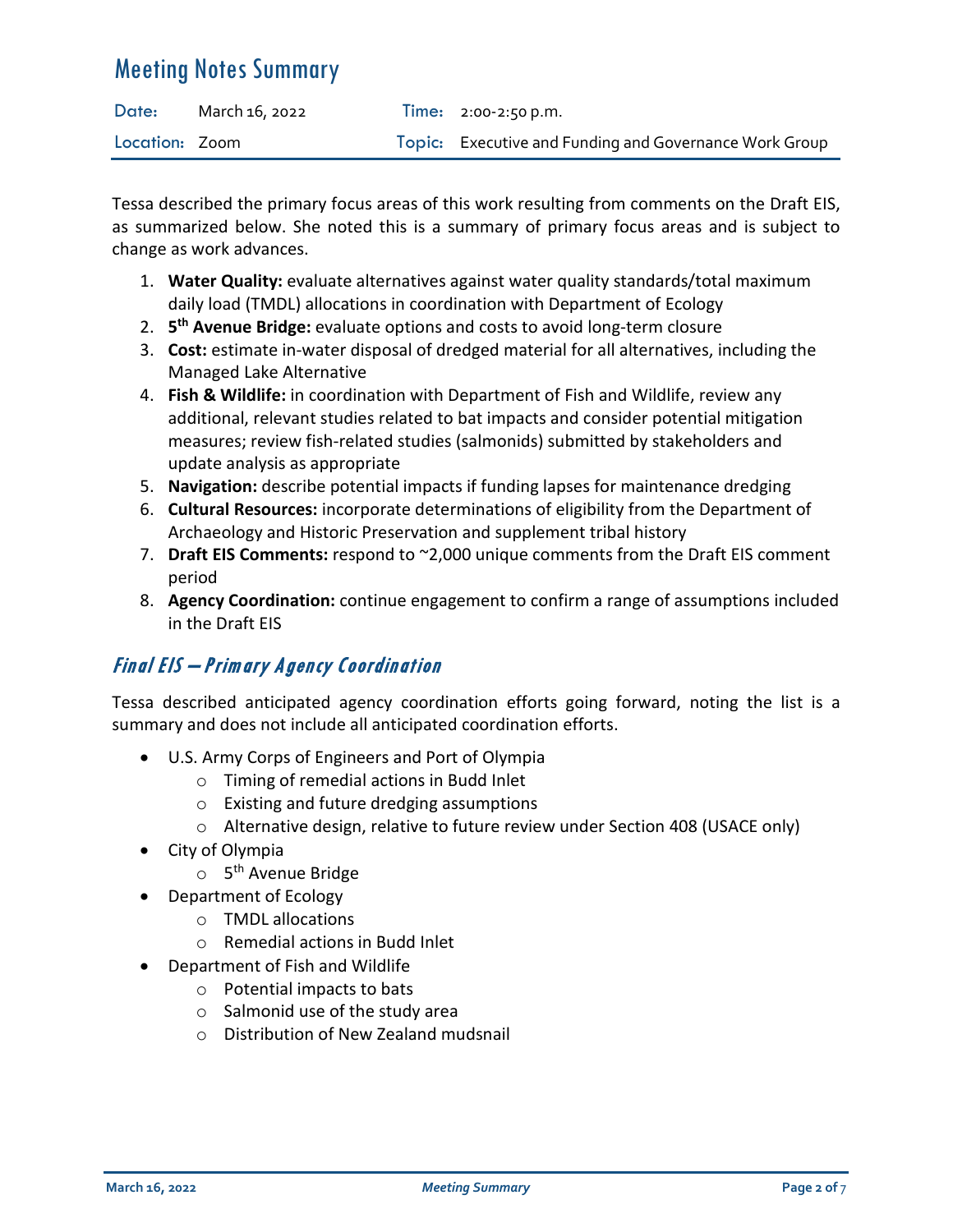| Date:          | March 16, 2022 | $Time: 2:00-2:50 p.m.$                                 |
|----------------|----------------|--------------------------------------------------------|
| Location: Zoom |                | Topic: Executive and Funding and Governance Work Group |

#### Funding And Governance – Next Steps

Tessa explained that the Funding and Governance Work Group (FGWG) will reconvene in late March. The intent is to begin a series of meetings with the goal of confirming a proposed funding and governance approach for the Final EIS.

This coordination is to address a top theme from Draft EIS comments, and also from state legislators, that a funding and governance approach for long-term maintenance must be confirmed. Enterprise Services agrees and continues to acknowledge that long-term funding and governance is key to decision durability.

She reviewed the existing recommendations from the FGWG, which were included in the Draft EIS and state the following:

- Construction funding should remain the state's responsibility
- Long-term funding:
	- o Estuary Alternative funding responsibilities could be shared
	- $\circ$  Managed Lake Alternative funding would be the responsibility of the state
	- o Hybrid Alternative funding responsibilities are unknown

The FGWG paused following these recommendations but committed to reconvening and confirming the approach for long-term funding and governance of the preferred alternative after it had been identified.

*Question: Who is on the FGWG, is that the same as the Executive Work Group (EWG)?*

*Response: Representation on the FGWG includes the same entities of the EWG but with different representatives. John Doan is the representative for Tumwater.* 

### Identifying A Preferred Alternative

Karmen Martin explained that the State Environmental Policy Act provides the lead agency, in this case Enterprise Services, wide discretion with regard to when and how to identify the preferred alternative. She noted that while SEPA allows for discretion on the part of the lead agency, it was important for this process to be transparent and based on informed decisionmaking.

Karmen then reviewed the components of informed decision-making, which were previously shared:

- **The Draft EIS as the body of technical work** that adequately discloses impacts and benefits.
- **Comments on the Draft EIS** that inform whether additional technical work is needed, and an understanding of whether additional technical work may substantively change findings in the EIS.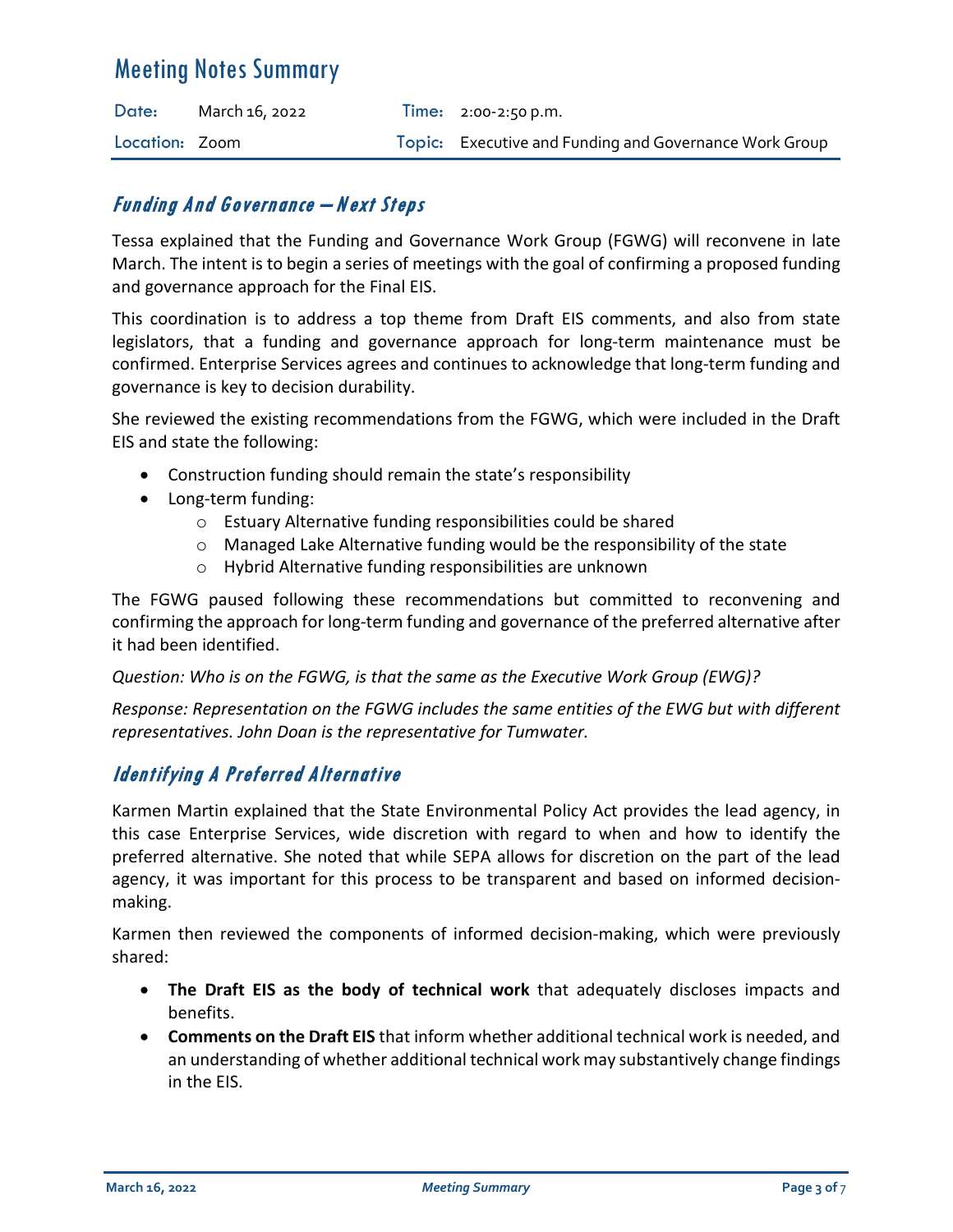| Date:          | March 16, 2022 | Time: $2:00-2:50 p.m.$                                 |
|----------------|----------------|--------------------------------------------------------|
| Location: Zoom |                | Topic: Executive and Funding and Governance Work Group |

• **Input from engaged stakeholders** on which alternative could be supported as the preferred.

Karmen noted that the Final EIS will include updated analyses in response to public comments on the Draft EIS. Although some findings may be revised, Enterprise Services has concluded that these changes are unlikely to be significant enough across the range of technical analyses to change the preferred alternative.

#### Preferred Alternative Identification Process

Karmen reviewed the preferred alternative identification process as described in the Draft EIS and during previous work group meetings. She explained the five **technical** criteria that the EIS Project Team and Enterprise Services used to evaluate the alternatives.

- **Projects Goals** encompass Water Quality, Sediment Management, Ecological Functions, and Active Community Use.
- **Environmental Disciplines** includes the disciplines in the EIS with significant impacts or benefits that are not captured by Project Goals such as cultural resources and transportation.
- **Construction** includes the scale and duration of work, in-water impacts, and the duration and impacts of a 5<sup>th</sup> Avenue closure.
- **Environmental Sustainability** focuses on the level of active management required to achieve project goals but also encompasses resiliency to climate change.
- **Economic Sustainability** includes initial construction costs, the potential for diversified funding for construction and/or maintenance (e.g., funding from non-state sources), maintenance dredging costs, and impacts to downstream commercial activity if long-term funding lapses.

### Decision Durability – Feedback Process

Ray Outlaw explained that in December 2021 Enterprise Services requested and received input from each EWG member entity and the Community Sounding Board (CSB) with regard to Decision Durability.

He noted that the EWG and CSB were asked to respond to an identical set of questions, summarized below:

- First, the level of support **for each alternative** on a scale of 1-10.
- Second, narrative responses describing what increased and decreased their support for each alternative to inform the overall work as it relates to the EIS, funding and governance, and other factors.

This resulted in numerical scores and narrative responses from each EWG member entity and the CSB.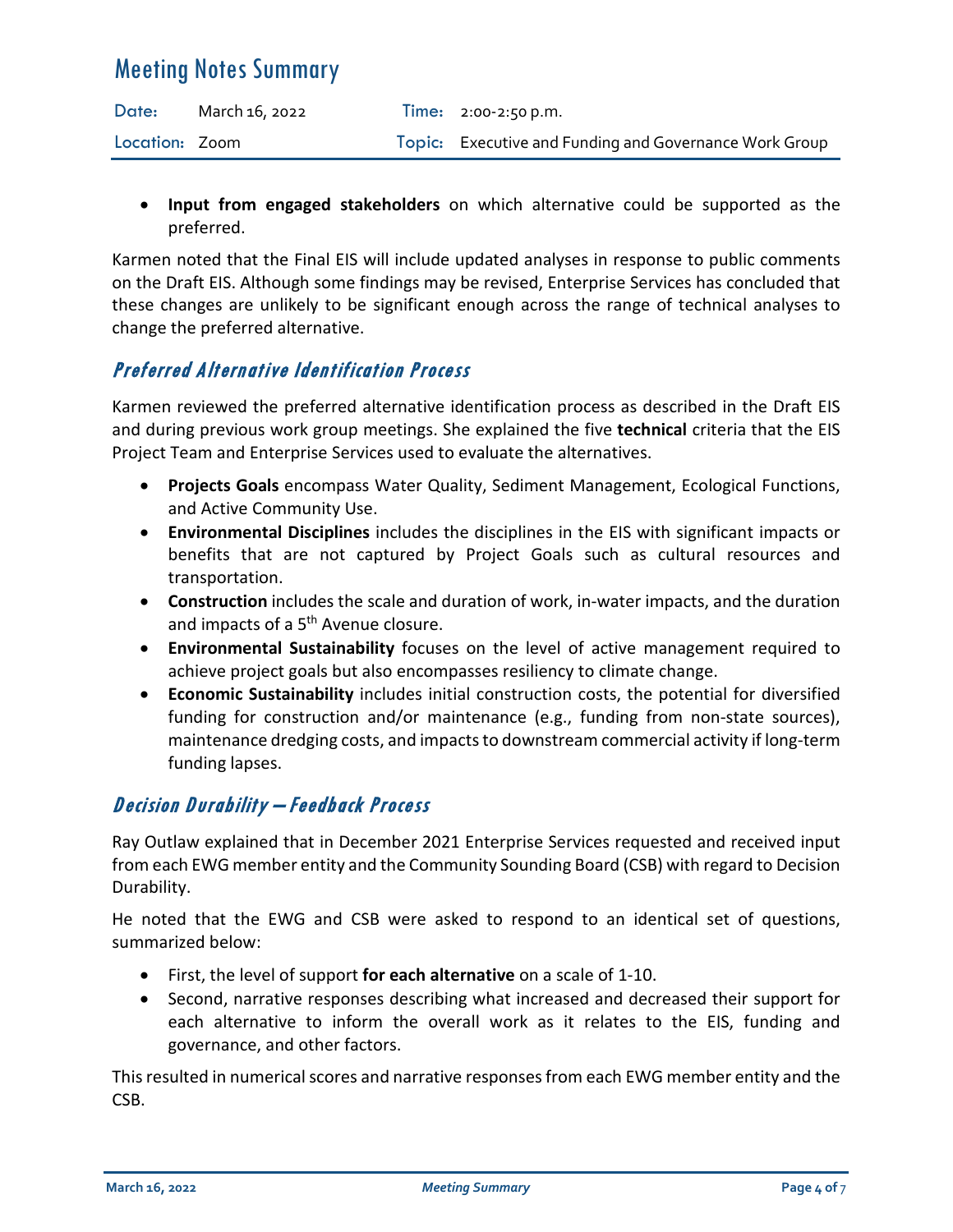| Date:          | March 16, 2022 | $Time: 2:00-2:50 p.m.$                                 |
|----------------|----------------|--------------------------------------------------------|
| Location: Zoom |                | Topic: Executive and Funding and Governance Work Group |

#### Decision Durability – EWG and CSB Responses

Ray then reviewed the scores provided by each entity and the averages by alternative. He noted the Squaxin Island Tribe chose to only score the Estuary Alternative and that the CSB result is the average score of the 22 responses received. The average scores for each alternative were as follows: Estuary Alternative, 8.1; Hybrid Alternative, 3.9; Managed Lake Alternative, 3.2; No Action, 1.1.

*Comment: Thurston County noted the County did not coordinate their scores. The three commissioners scored the alternatives individually, then the average was submitted as the County's response.* 

*Comment: The reason why Tumwater scored the Estuary Alternative a 9 instead of 10 is because there are opportunities for the EIS/alternative to be improved. But there is strong support for the Estuary Alternative.* 

*Comment: The Squaxin Island Tribe did not want to enter a numerical value for any options besides the Estuary. However, the Tribe is a participant in the process. Mathematically you did not include the Tribe. It is probably inappropriate to include us for only one alternative.* 

*Question: How many members on the CSB responded?* 

*Response: 22 members responded.* 

#### Preferred Alternative Identification Process

Carrie explained that with an initial evaluation of the alternatives relative to technical criteria and the decision durability input, Enterprise Services has the information available to identify a likely preferred alternative. Enterprise Services shared this information to report out on progress; and importantly, because it allows the FGWG to reconvene to focus on funding and governance for long-term maintenance. The Final EIS will include a section to detail this process and the final outcomes.

### What Does "Likely" Preferred Alternative M ean?

Carrie explained the likely preferred alternative is based on the information available today, which generally represents the probable impacts and benefits of the alternatives as described earlier. While some findings in the EIS may be revised, the cumulative result of the possible changes is unlikely to be significant enough to alter the likely preferred alternative. She explained that providing an update with the likely preferred alternative now is necessary to allow funding and governance work to continue.

Carrie noted the likely preferred alternative is NOT a final decision and designation of a preferred alternative prior to issuance of the Final EIS in no way restricts final decisions. The alternatives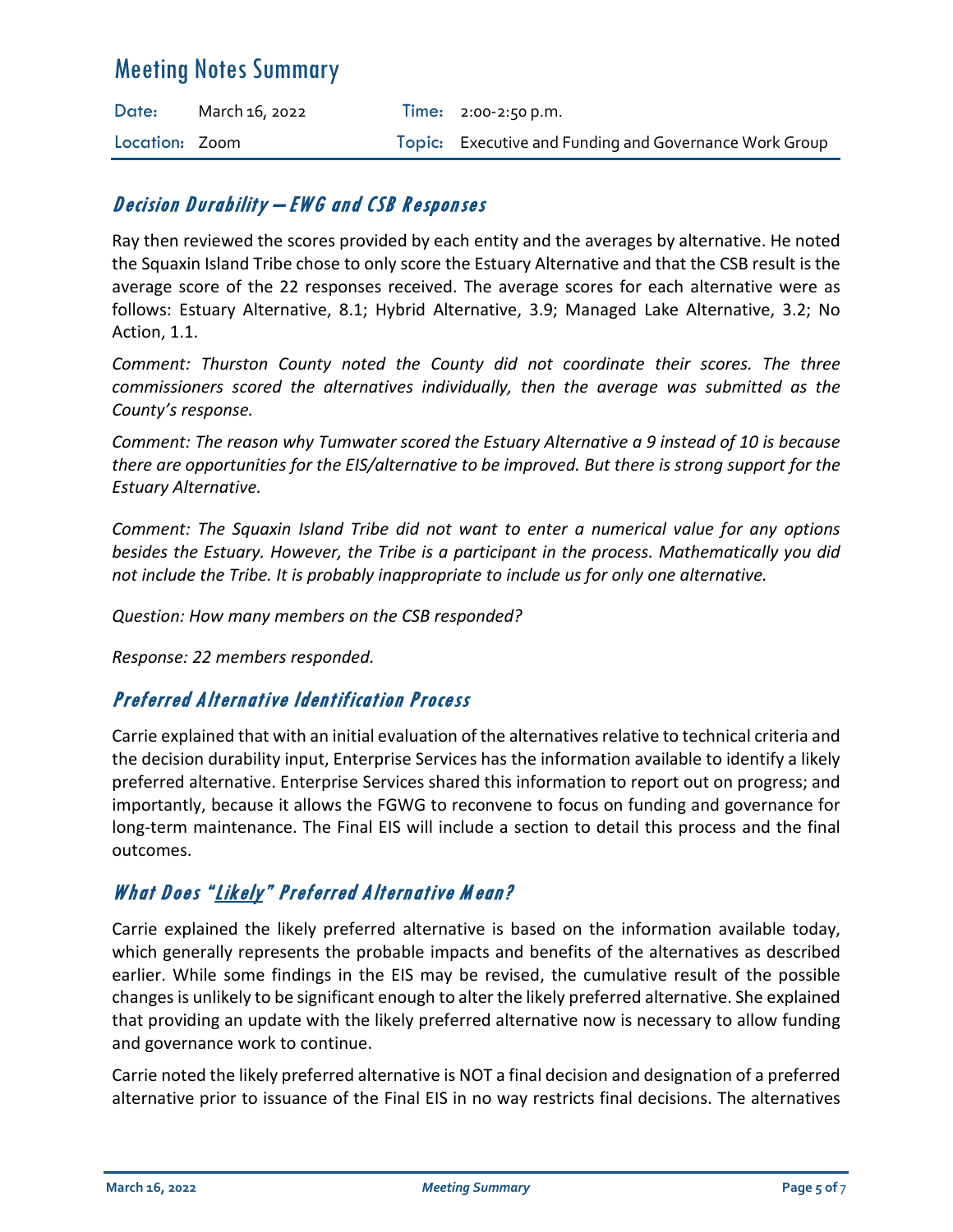| Date:          | March 16, 2022 | Time: $2:00-2:50 \text{ p.m.}$                         |
|----------------|----------------|--------------------------------------------------------|
| Location: Zoom |                | Topic: Executive and Funding and Governance Work Group |

WILL be re-evaluated based on new information and analysis prepared for the Final EIS. However, it is expected that the likely preferred alternative identified today will be confirmed as the preferred alternative in the Final EIS. The final preferred alternative will be included in the Final EIS.

## Likely Preferred Alternative

Carrie explained that all information evaluated as part of this robust decision-making process, resulted in the identification of the Estuary Alternative as the likely preferred alternative.

She added that there is significant work ahead to deliver the Final EIS with a preferred alternative and funding and governance approach.

*Question: Tell me again about the advantage of putting out early information about the likely preferred alternative now as opposed to issuance of the Final EIS?* 

*Response: A top theme from the Draft EIS comments is that a funding and governance approach for long-term maintenance must be identified, which is the primary focus of the FGWG. The FGWG agreed to reconvene to advance a final long-term funding and governance approach after a preferred alternative is identified. Identifying a likely preferred alternative now allows the FGWG to reconvene and advance that important work, understanding that work is critical to decision durability. Their work will become part of the Final EIS. The legislation authorizing the EIS required that the Final EIS include a preferred alternative and a funding and governance approach.* 

*Comment: Following the comment about finding a pathway to move forward on funding strategies; the Tribe has indicated a long-standing commitment to working on federal funding sources for this. We should note that there is significant funding authorized by congress in the infrastructure bill that will go to projects that remove fish passage barriers and those agencies that are involved in that are formulating the mechanism for distribution of those monies as we speak. It's important that we do move forward with an alternative for funding so that we can present a project to those funding sources, not some time in the future but now.* 

### N ext Steps – Stakeholder Engagement

Carrie explained that following this meeting Enterprise Services would send an e-newsletter to approximately 5,000 subscribers to share this information, provide links to materials on the website, and brief the State Capitol Committee on March 22.

The first meeting of up to six with the FGWG will occur on March 30, 2022. The goal for that work is to confirm and memorialize the funding and governance approach for the Preferred Alternative.